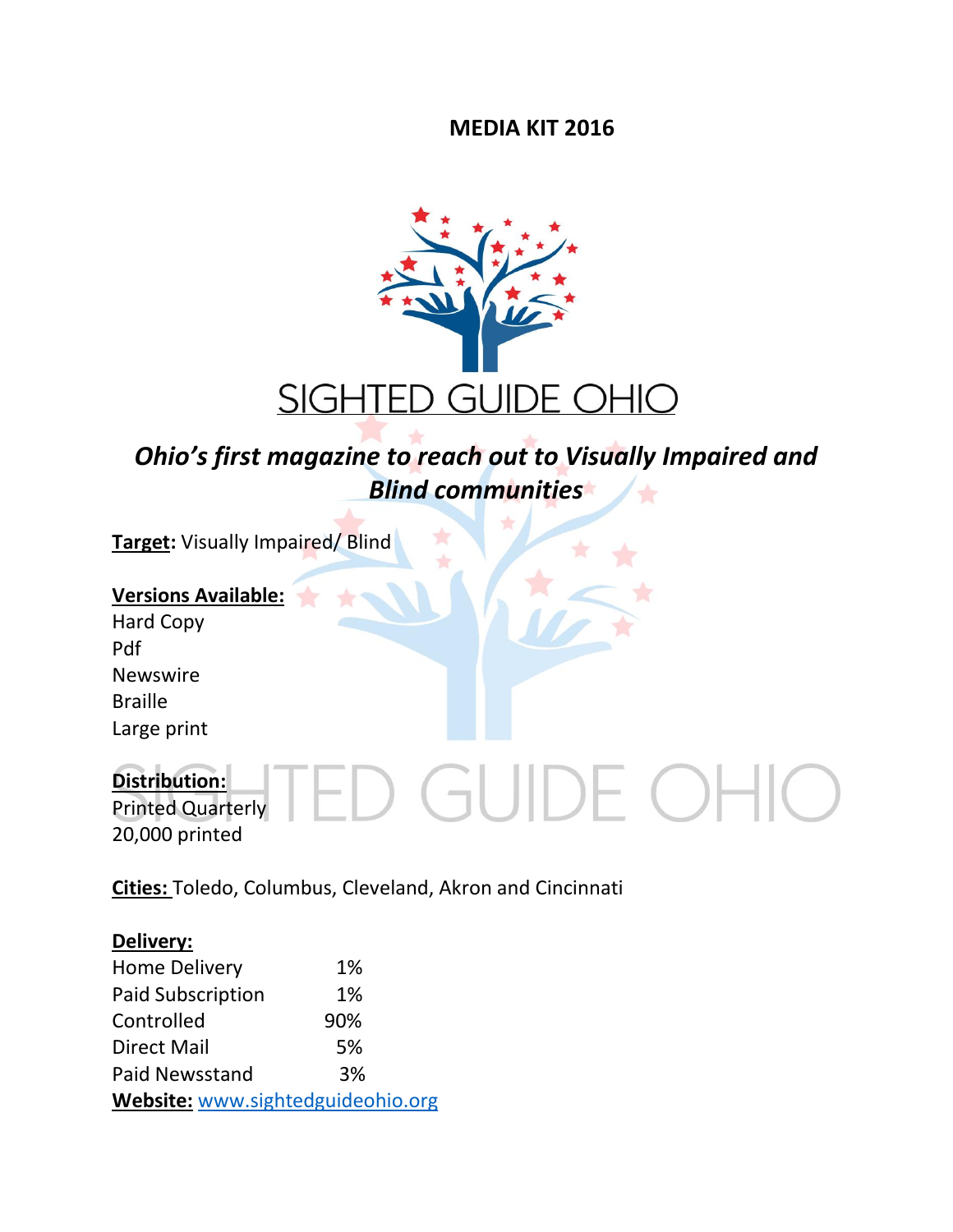

## *Ohio's first magazine to reach out to Visually Impaired and Blind communities*

## **QUARTERLY MAGAZINE**

# **Issued Spring, Summer, Fall, & Winter**

## *Magazine Net Rates*

| <b>Size</b>                            | $\frac{1}{1}$ | 2x           | 4x    |       |
|----------------------------------------|---------------|--------------|-------|-------|
| Full Page (4.875" wide x 6.08" high)   | \$1,000       | \$900        | \$750 | \$600 |
| Half Page $(4.875''$ wide $x$ 3" high) | \$600         | \$540        | \$450 | \$360 |
| Quarter Page (2.4" wide x 3" high)     | \$300         | <i>\$270</i> | \$225 | \$180 |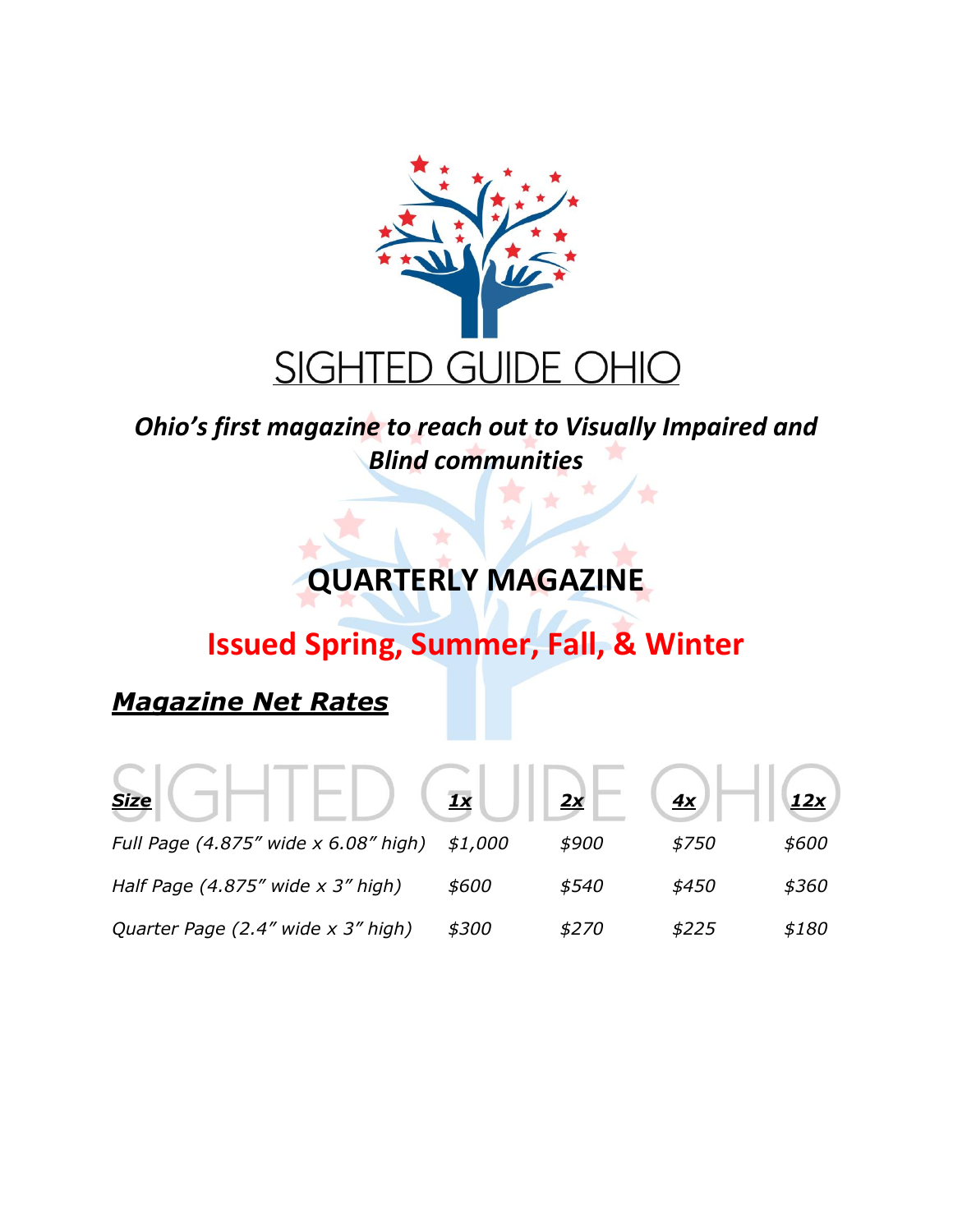

## *Ohio's first magazine to reach out to Visually Impaired and Blind communities*

| Inside Front Cover/Inside Back Cover   | Add \$200 |
|----------------------------------------|-----------|
| <b>Back Cover</b>                      | Add \$400 |
| Middle Left Center/Middle Right Center | Add \$200 |
| Full Center (larger print area)        | Add \$400 |

### *Deadline is March 1st, 2016*

*Guaranteed Page Position*

- *40 percent down reserves space and balance due upon publication unless prepayment terms are waived by Sighted Guide Ohio.*
- *20,000 issues printed and distributed at advertisers and visually impaired and blind accessible locations. Ad is part of a glossy, 4-color magazine with shelf-life of at least 3 months.*
	- *Deadline is March 1st, 2016 for Spring issue, June 1 st for Summer, Sept 1st for Fall and Dec 1st for Winter 2016-17. [Distributed on March 14th, 2016 and June 14th, 2016 respectively.]*

### *Technical Specifications*

- *Submit digital ads (300 dpi or higher) in a pdf, tiff, or jpeg format.*
- *Email ads to [adrianne@sightedguideohio.org](mailto:adrianne@vifas.org) by Deadline date.*
- *Ad design available upon request, at modest cost.*
- *Call Adrianne Kolasinski at (419)870-2797 for details.*
- *Effective date: January 1st, 2016.*